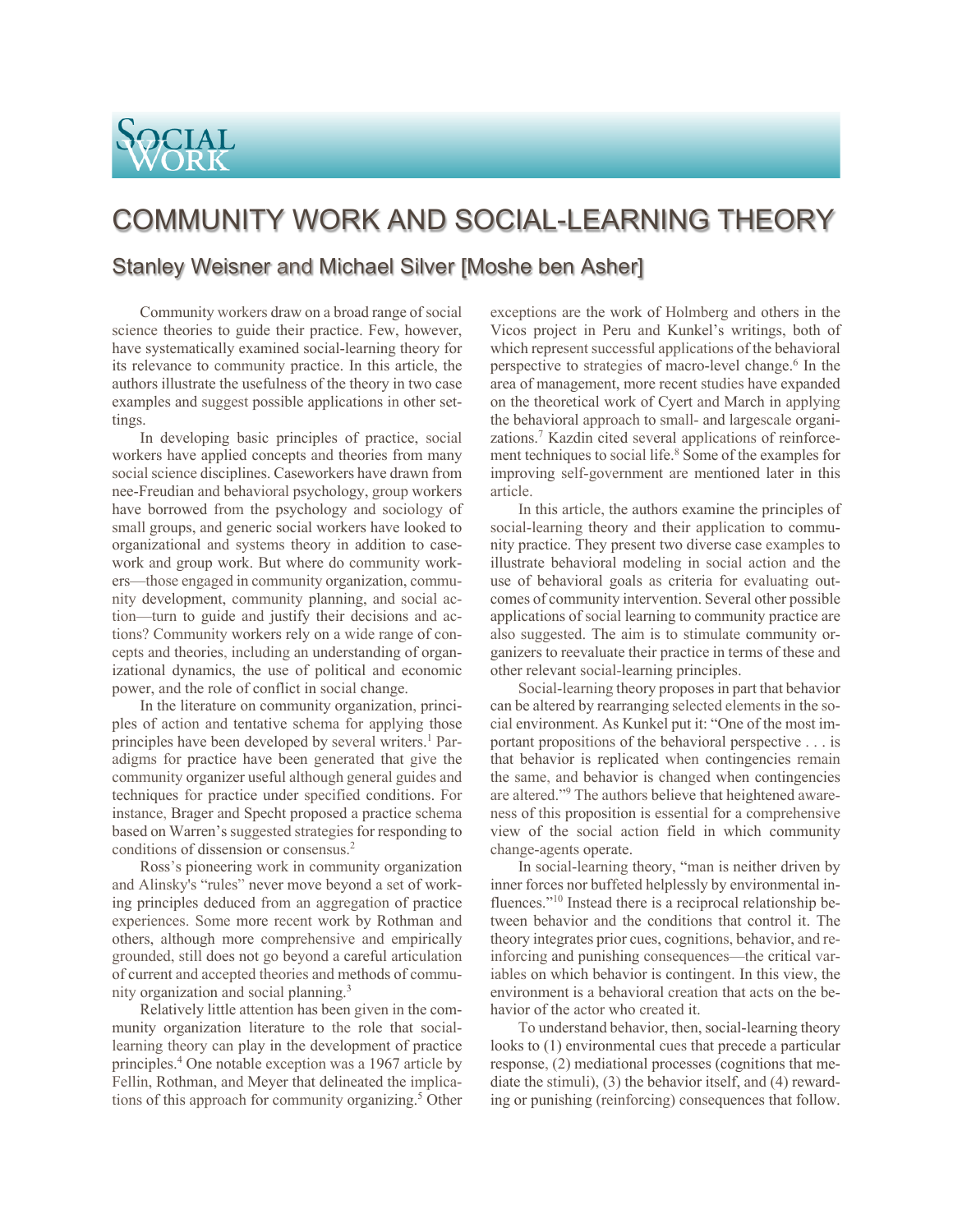There is also feedback from reinforcing consequences to prior stimuli and mediational processes for future behavior. The most salient contingencies of behavior, most simply stated, are rewards and punishments.

The following two sections of this article contain two illustrative applications of the theory in relation to modeling in social action and the use of behavioral goals for evaluating interventions. Two cases are described. The first, from an urban setting, shows modeling by an organizer-leadership group to be crucial in the life of a neighborhood coalition. The second, from rural practice, indicates the value of using sustained behavioral changes as a criterion for making assessments on outreach efforts by community health workers.

#### *Behavioral Modeling*

Social learning occurs through direct experience, symbolic information (language), and observation. Although most new behavior is acquired by observing models, performance of what has been learned does not occur without reinforcing incentives. Observation without performance leads to acquisition of the modeled behavior in cognitive, representational forms (images or language symbols). Stimuli are encoded into memory and they function as mediators for later responses. In addition to promoting new behavior, exposure to models may inhibit or encourage previously learned responses. Inhibitions are strengthened or weakened by vicarious experience of a model's punishments or rewards. That is, if one sees modeled behavior that is ordinarily disapproved go unpunished, it has the same effect as if one observes the model receiving rewards for that behavior.

The effect of modeling is shown in the following case example of selected incidents in the history of a social action coalition formed in the late 1960s: The coalition was centered in a low-income neighborhood with a population of about 50,000 in a major West Coast metropolitan area. Its membership comprised large, established public and private agencies and a number of smaller, more militant organizations. The organizers and a small core of militant leaders had far different goals from representatives of established agencies. From the beginning, and intensifying throughout, there was internal conflict over the role of the organization—whether it should merely support member organizations or operate as a strong, independent federation. The latter opinion, preferred by the organizers and militants, was opposed by the established agencies because it would allow the coalition to compete with them for Model Cities funds and other resources.

At the coalition's third annual convention, about 100 of the 1,200 delegates walked out because they opposed the slate of candidates put up by the organizer-militant leadership faction. The faction's nominee for president (the incumbent) had already served two terms; a third term would have required a change in the bylaws. Competition between the incumbent candidate and the main opposition candidate—the head of a large memberagency—was a clear manifestation of the conflict over the ongoing issue of whether the coalition should remain loose or become a centralized federation. The incumbent president named himself as chairperson of the bylaws committee, which then recommended that he be allowed to run for a third term. Many delegates considered this decision as "a glaring affront to democratic procedures."<sup>11</sup> In a close vote, the convention accepted the committee's recommendation, but the incident marked the hardening of factionalism in the coalition.

At the fifth convention, the two feuding groups accused each other of creating a large number of "paper organizations" to gain delegates. Many resolutions were passed, and the presidential candidate of the establishedagency faction was elected, the remaining offices being split about evenly between the two groups. However, after the convention, the coalition was deeply divided, with control shifting back and forth between the factions. This situation peaked at a post-convention meeting of the council of delegates when open warfare erupted. The larger, newly strengthened established- agency faction took control of the organization simply by subverting constitutional procedures and bylaws. That summer, the organizers-militant leaders and their allies among the leadership withdrew from the coalition.

This case illustrates how inadvertent modeling may boomerang and have a destructive effect. Although most leaders and organizers recognize their power to influence others by modeling, few give attention to aspects of their behavior that, if imitated, undermine their objectives. For example, at the third convention of the coalition, the organizer-militant leadership faction managed to maintain control by bending if not actually subverting the democratic process, thereby inadvertently modeling a destructive approach to resolving factional differences. Members of the established-agency faction could hardly avoid observing the behavior of their opponents under conditions of conflict and crisis, nor could they fail to see the consequences of that behavior. The reward for violating the democratic ethos was continued control; there was no punishment.

This observational learning found expression some two years later under similar stimulus conditions and potential rewards—intense competition for control and direction of the coalition. When the balance of power shifted to them, the established agencies anticipated the reward of achieving permanent control and performed the behavior earlier learned by observing their opponents at the third convention: they subverted constitutional procedures.

The foregoing case was a realistic example of the negative effects of inadvertent modeling. It illustrated an important concept for practitioners. That is, not only is positive behavior observed and imitated, but negative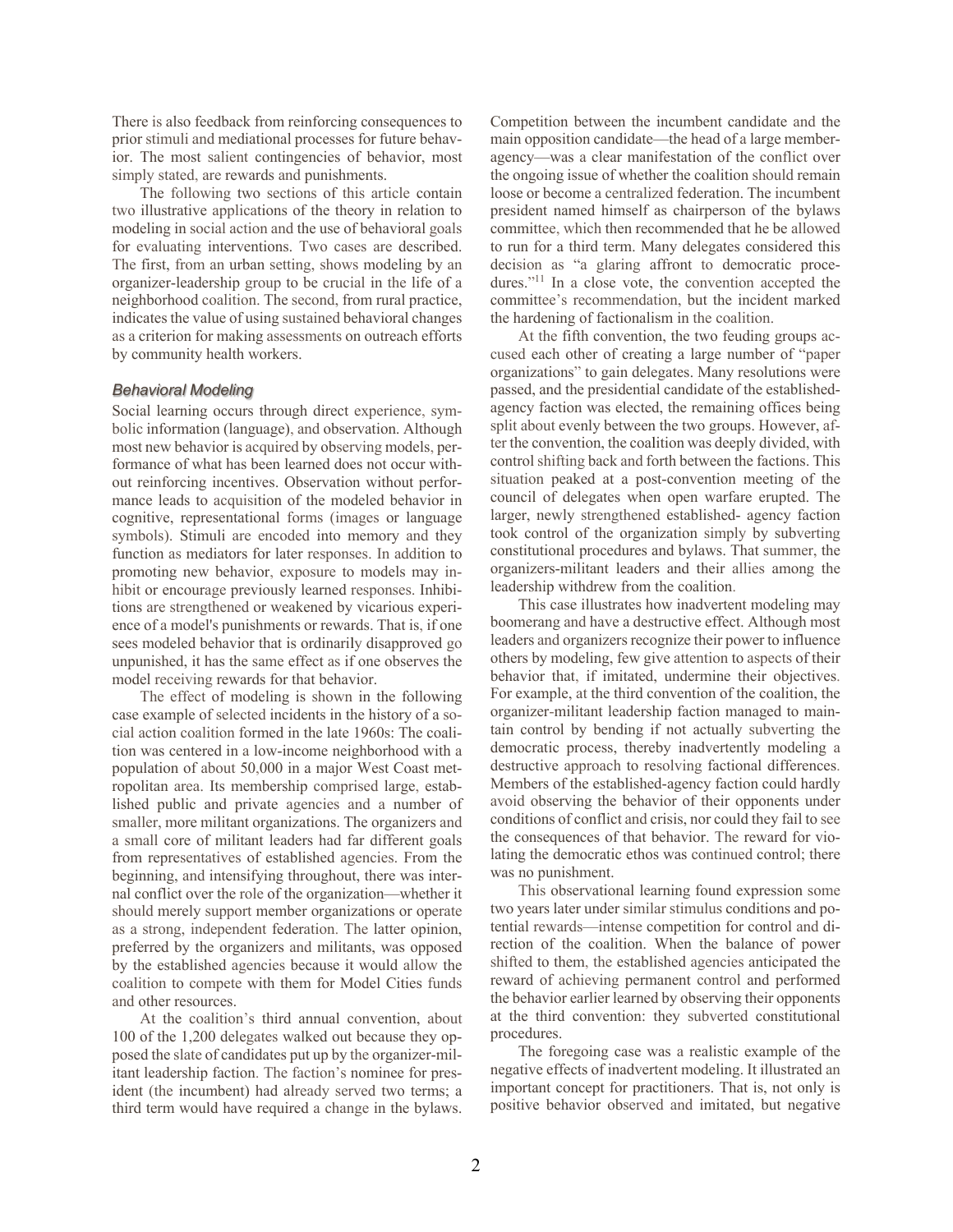behavior—inadvertently modeled—is also a source of learning for allies and for adversaries. It may also be assumed that early modeling of negotiation behaviors in a coalition, especially during periods of conflict and crisis, may lead to practices that forestall destructive exchanges.

#### *Behavioral Evaluation*

Community development programs have been an integral part of the overall development plans of nations throughout the world. Particularly in the vast and heavily populated rural areas of less-developed countries, locality based community intervention has been a main link between villages and public programs in all sectors of development. In India, especially in the agricultural and health sectors, community development has shaped both the organizational infrastructure—mainly the development block (the administrative unit of one hundred to two hundred villages)—and the intervention strategies (identifying "felt needs," fostering "self-help," developing indigenous leaders, and so forth) that have guided community workers at the village level.

Evaluation of various block and village programs has typically involved looking at whether task or instrumental goals (such as legislation and physical projects) have been accomplished or whether intangible process goals (for example, democratic decision-making and responsible budgeting) have been met. Thus, in assessing the success of a village-level agency of change, several task-oriented questions may be asked: Did literacy rates improve? Was the community center built? Was a measure vetoed by the mayor? Were all children under 12 years old in a target neighborhood immunized? Or questions related to process objectives may be asked: Did the overall quality of participation in community projects improve from the previous year? Was budgeting more systematic and thoughtful than before? Has identification and development of indigenous leaders been improved?

None of the foregoing questions, however, directly relates to an assessment of what should be the intrinsic goals in any planned community intervention. The issue arises because there is always a question of whether and to what extent a substantial number of individuals are going to continue new behaviors that contribute to longterm development once a sequence of planned intervention ends.

Beyond the more immediate and middle-range benefits of a community center or citizens' advisory council, long-range development is sustained by broadly based yet specific advances in behavior. These might involve widespread acceptance of new institutional sources for public health information, a progressive willingness of many individuals to work in public affairs with traditionally disenfranchised interest groups and classes, or

fundamental improvements in saving and investing surplus income.

If ongoing behaviors have not changed in some measurable ways, verifiable only by both baseline and post-intervention data, can the organizing or development effort really be viewed as a complete success? The value of achieving an instrumental or process objective (building a community center or increasing citizen participation) is substantially diminished without an accompanying and lasting change in associated behavior that underpins social advances on a broad front. Learning new behaviors that reach other facets of social life is, to repeat, a key ingredient of sustained development.

Although methodological questions can be raised regarding issues of internal validity, the need to assess long-term behavioral change is critical to any comprehensive evaluation of community organization practice. Assessment can be accomplished by using, as variables, one or more aspects of the social-learning process cues, cognitions, the behavior itself, and the consequences of the behavior—to measure and monitor community-level intervention and behavioral change.

The following example, taken from a study of community development in India, illustrates the value of using sustained changes in behavior to measure the impact of efforts by community health workers:<sup>12</sup>

"A brief survey of a development block with fifty villages in the south of Gujarat state revealed that governmental health facilities were in operation. Outreach to villages by family planning and community worker was frequent and often was the only contact people in villages had with workers knowledgeable about Western medicine. As a source of primary health care, public facilities were generally underutilized, owing to cultural and organizational factors.

**"**The role of village-level community workers was analyzed to assess their impact on the use of health facilities by individuals and villages—what may be called 'utilization' behaviors. The data showed that outreach activity in these villages (the number of visits to villages and meetings) did not make a significant difference in these behaviors, while factors such as distance to health centers, wealth and literacy rates, and the existence of local voluntary associations did have an impact."

In terms of evaluation, then, the *behavioral* goal sustained and measurable utilization of local public health facilities—became the main criterion for assessing interventions by community workers. Although other behavioral goals, such as permanent adoption of a life-style of preventive health or a scientific approach to farming, could have been selected for study, the analysis was limited to curative health actions. In this instance, community intervention was not found to be significant; however, variations in other settings and circumstances might result in different utilization behaviors. This kind of evaluation, based in part on recognition of the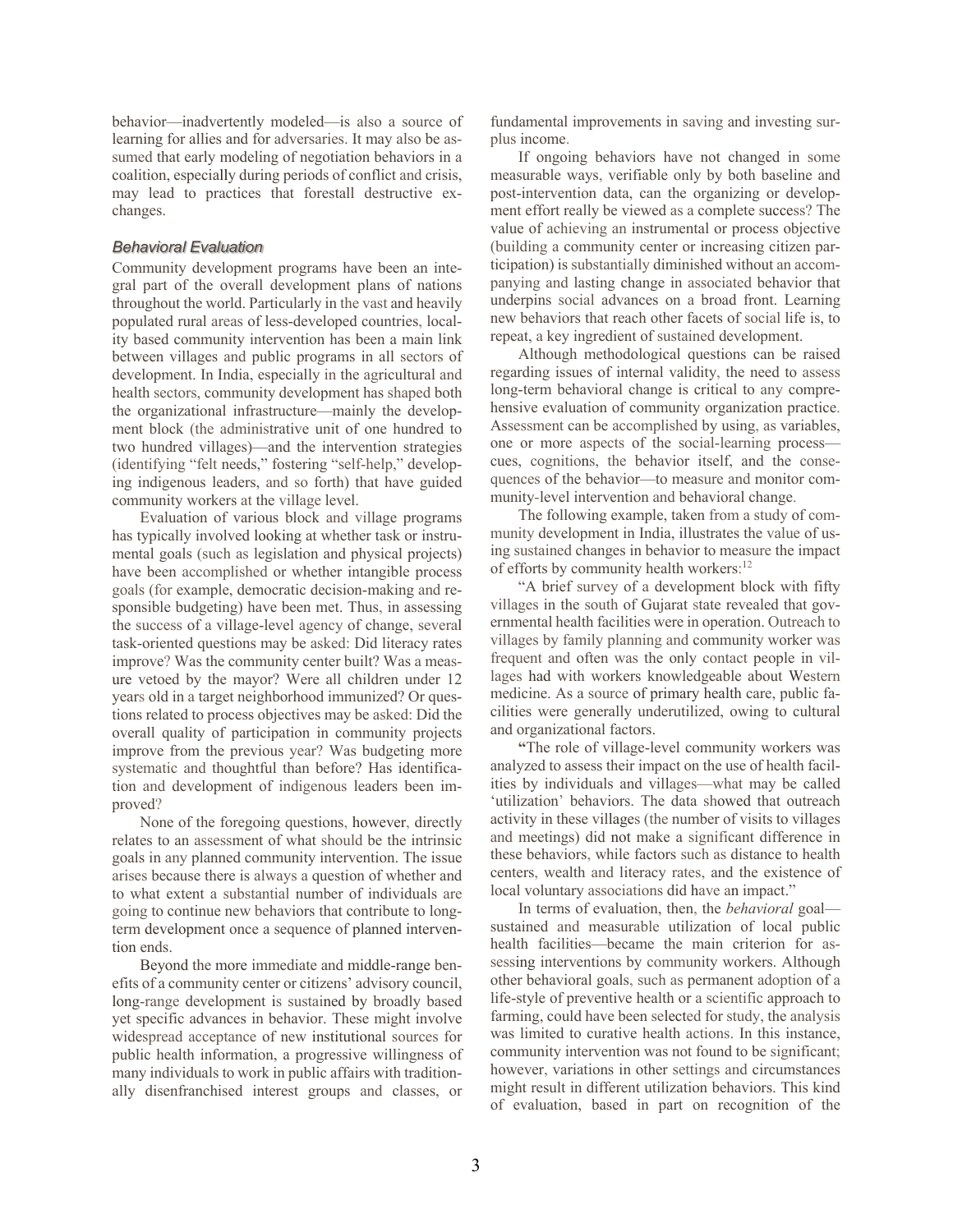importance of behavioral measures, can supplement less behavior-specific attempts to measure success and failure of community intervention and ultimately result in more effective decision-making and efficient allocation of the developmental resources.<sup>13</sup>

#### *Miscellaneous Applications*

Although the use of social-learning theory to analyze and remedy societal problems is a recent development, a number of example have been reported. There have been numerous studies in large institutional settings—industries, corrections, and welfare.<sup>14</sup> There have also been some studies that focused on the urban communities, neighborhoods, villages, or voluntary associations that are generally the main sites of community organization.

A handful of studies that illustrate the application of social-learning theory and techniques to upgrade citizen action and participation can be cited. For example, one project was designed to increase the attendance of welfare recipients at self-help meetings.<sup>15</sup> Meetings were held monthly to deal with health and welfare problems as well as broader community issues, such as urban renewal, school-board policy, and police problems. Selfselected rewards in the form of Christmas toys, household goods, and the like were given to those who attended the meetings. The effect was to attract new members (although not necessarily to keep them).

Applications of social-learning theory to community work are also well illustrated in a study of behaviorally oriented training (using models) to develop problem-solving actions in meetings of a Board of Directors of a Head Start program in a low-income community.16 Before the training, board meetings were fragmented, chaotic, and generally unproductive. Firm decisions were seldom made; when firm decisions were occasionally made, they were not carried out. The remedy involved three sought-after terminal behaviors by members of the board: explicit identification and isolation of problems, specification and evaluation of alternative solutions, and decision-making coupled with plans for follow-up actions. The successful training incorporated the modeling of these behaviors, role-playing, and scheduled reinforcement.

There are many other areas of community practice in which social-learning theory and techniques may be helpful. In massive grass-roots fundraising efforts that rely on door-to-door canvassing, modeling and roleplaying are indispensable elements in training canvassers.17 During actual canvassing, canvassers' careful assessment of suitable reinforcing responses during contacts at the door can be pivotal in eliciting contributions.

Principles of social learning can also inform a strategy of preventive health education in a communitybased clinic. For example, a preliminary survey of key environmental cues that precede undesirable health behaviors would undoubtedly produce useful clues for a remedial program.

Furthermore, the social-learning model specifies the generic conditions for failures of individual behavior and hence is of broad analytic and predictive value to community practitioners. Mager and Pipe identified five conditions for nonperformance of any desired behavior, four environmental and one cognitive: (l) the desired behavior is punishing, (2) alternative behavior is more attractive, (3) there are no consequences—good or bad—of meeting the expectations of performance, (4) there is some obstacle in the environment, or (5) the person has doubts about his or her ability to perform the desired behavior.<sup>18</sup> These are useful indexes for gauging intervention.

#### *Reflections*

Understanding social-learning processes is central to the development of a more complete and genuinely useful practice theory of community organization and social planning. The aim of this article has been to encourage students and practitioner of community intervention to consider seriously the value of the social-learning model for their ongoing work.

The social-learning model of individual behavior not only undergirds and explicates many other theories, but it spins off its own unique principles for practice. That is, it does not replace but complements other theories, such as those centering on social change, exchange and power relations, organizational behavior, and political economic development.

The authors have some concern, however, about approaching mezzo and macro-level social phenomena with a theory that has its primary empirical base in a long series of micro-level (individual and small-group) studies. While some social-learning principles are unarguably appropriate for mezzo practice (with organizations) and macro practice (in the community and society), others are not, and a great deal of caution is necessary in adapting the theory for these purposes. Concepts and techniques must continue to be thoroughly explored, subjected to systematic empirical research, and carefully tested in practice.

It must also be recognized that many community practitioners have reservations about "behavioral technology." The subject of behaviorism often engenders the specter of malevolent social controls or the use of aversive stimuli on unsuspecting clients. These fears, extended to community organizing, become even more sobering.

It would be disingenuous, after earlier plaudits, to suggest that social-learning knowledge is anything less than a powerful lever for influencing human behavior. The authors' view, however, is that the humanistic rejection of "behavioral control" is more rhetorical than real, primarily because all efforts to achieve social change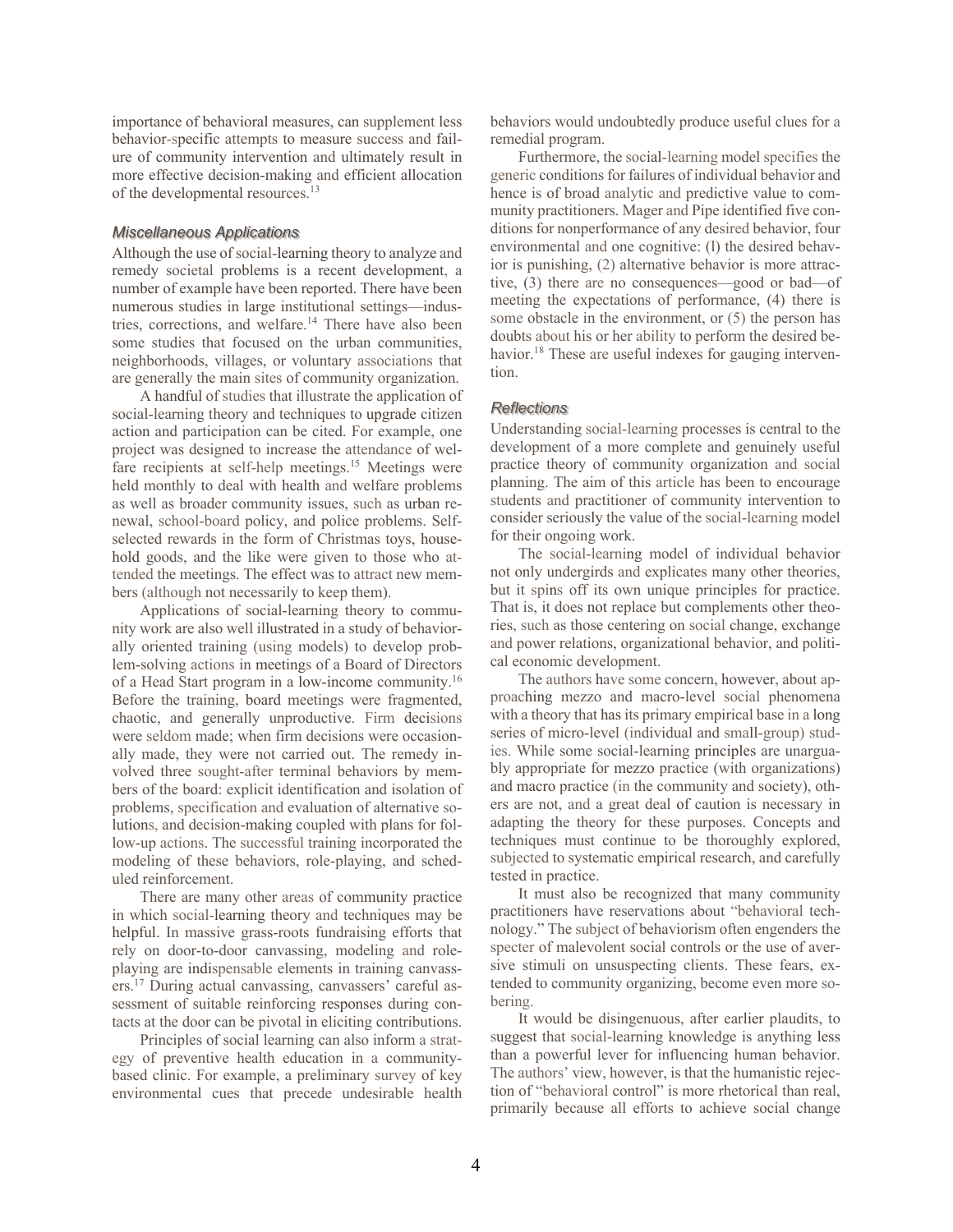involve attempts to control human behavior. The use of social-learning techniques, like every aspect of community practice, is subject to abuse and can only be justified and legitimated by acceptance through open, democratic consent. Manipulation and coercion are not only unethical but likely to be unproductive and dangerous by generating aggressive counter-controlling behavior in those who suffer the consequences.

### *Conclusion*

Although there exists an unequivocal potential for abuse of social-learning knowledge, very likely realized already in a number of institutional settings, this is true of virtually all practice theories and techniques. And the widest circulation of the concepts and procedures may be the best defensive strategy in an open society where suppression of information is not possible or desirable. Certainly, grassroots organizations, rural villages, urban

neighborhoods, and communities should not be excluded from using this knowledge to defend their interests and to attain collective goods.

This article has presented several brief but nonetheless clear examples that point to the benefits of sociallearning theory and techniques for community practice. Other instances abound, both in the literature and in the experiences of community organizers around the world. The authors believe that through integration and application of social-learning knowledge, community practice can achieve a quantum leap in every aspect of community organization and community development. They are currently pursuing a number of possibilities along these lines.<sup>19</sup> Ultimately, however, the utility of the sociallearning model must be tested and confirmed in practice by innumerable organizers, intuitively attempting, assessing, and adjusting their own interventions for maximum results.

### *Notes and References*

<sup>1</sup> Murray G. Ross, *Community Organization: Theory, Principles, and Practice*, 2d ed. (New York: Harper & Row, 1967); Robert Perlman and Arnold Gurin, *Community Organization and Social Planning* (New York: John Wiley & Sons, 1972); Fred Cox et al., eds., *Strategies of Community Organization* (Itasca, Ill.: F.E. Peacock Publishers, 1970); and George Brager and Harry Specht, *Community Organizing* (New York: Columbia University Press, 1973). <sup>2</sup> Brager and Specht, op. cit., p. 263; and Roland Warren, Types of Purposive Social Change at the Community Level, Brandeis University Papers in Social Welfare, No. 11 (Waltham, Mass.: Brandeis University, 1965). <sup>3</sup> See Ross, op. cit.; Saul Alinsky, *Rules for Radicals* (New York: Vintage Books, 1971); and Jack Rothman, *Planning and Organizing for Social Change*—*Action Principles from Social Science Research* (New York: Columbia University Press, 1974).

<sup>4</sup> See John Kunkel, *Behavior, Social Problems and Change: A Social Learning Approach* (Englewood Cliffs, N.J.: Prentice-Hall, 1975).

<sup>5</sup> Phillip Fellin, Jack Rothman, and Henry J. Meyer, "Implications of the Socio-behavioral Approach for Community Organization Practice," in Edwin J. Thomas, ed., *The Socio-behavioral Approach and Applications to Social Work* (New York: Council on Social Work Education, 1967).

<sup>6</sup> Allen Holmberg, "Changing Community Attitudes and Values in Peru: A Case Study in Guided Change," in Richard N. Adams, ed., *Social Change in Latin America Today* (New York: Random House, 1960), pp. 67-107; Kunkel, op. cit.; and Fred Luthans and Robert Kreitner, *Organizational Behavior Modification* (Glenview, Ill.: Scott Foresman, 1975).

<sup>7</sup> Michael Cyert and James March, A Behavioral Theory of the Firm (Englewood Cliffs, N.J.: Prentice-Hall, 1963). See also Dale Brethower, *Behavioral Analysis in Business and Industry: A Total Performance System* (Kalamazoo, Mich.: Behaviordelia, 1972); Michael T. Nietzel, *Crime and Its Modification: A Social Learning Perspective* (New York: Pergamon Press, 1979); and R. I. Paulson, "A Behavioral View of Goal Displacement in a Social Welfare Agency," unpublished doctoral dissertation, School of Social Welfare, University of California at Berkeley, 1977. <sup>8</sup> Alan F. Kazdin , "Extensions of Reinforcement Techniques to Society," *The Token Economy* (New York: Plenum Press, 1977), chap. 9, pp. 229- 254.

<sup>9</sup> Kunkel, op. cit.

<sup>10</sup> Albert Bandura, *Principles of Behavior Modification* (New York: Holt, Rinehart & Winston, 1971), p. 2.

<sup>11</sup> Robert A. Rosenbloom, "Pressuring Policy Making from the Grassroots: The Evolution of an Alinsky-Style Community Organization," p. 226. Unpublished Ph.D. dissertation, Stanford University, 1976.

<sup>12</sup> Stanley Weisner, "The Impact of Community Intervention," *Social Service Review*, 51 (December 1977), pp. 659-673.

<sup>13</sup> In a more general context, Robert Washington suggests a behavioral model as an alternative framework for program evaluation. See Washington, "Alternative Frameworks for Program Evaluation," in Fred Cox et al., *Tactics and Techniques of Community Practice* (Itasca, Ill.: F. E. Peacock Publishers, 1977), pp. 340- 353.

<sup>14</sup> Brethower, op. cit.; Nietzel, op. cit.; and Paulson, op. cit.